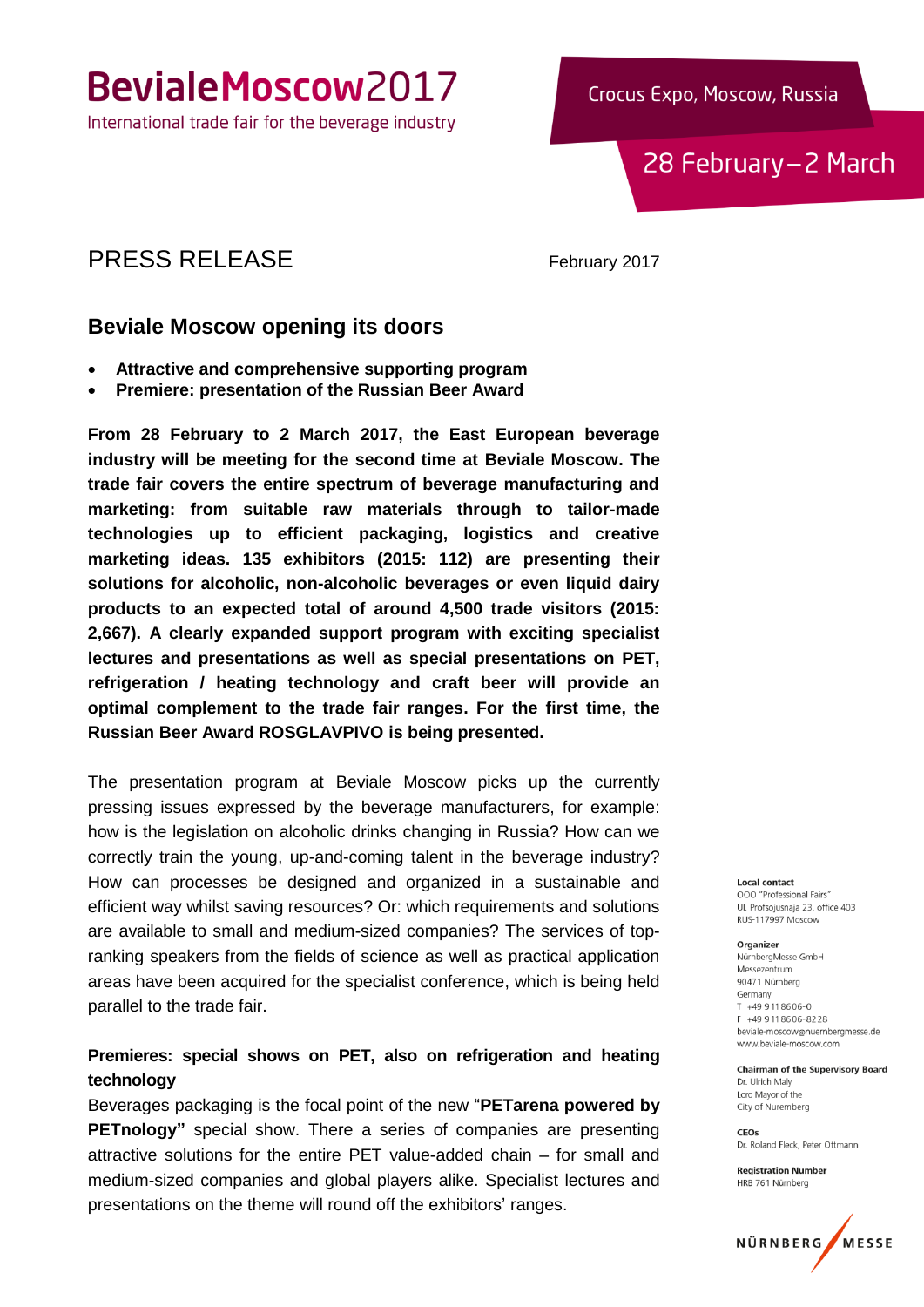## BevialeMoscow2017

International trade fair for the beverage industry

28 February-2 March

In the entire beverage production process thermal processes such as cooling and heating play a great role. This begins with the storage of raw materials and ends with the logistics for the ready beverages. The theme of process refrigeration, refrigeration chain and refrigerated storage in the beverage sector will be addressed by the "**Refrigeration & Heating Pavilion"**, which is also being held for the first time at Beviale Moscow. The main theme on the second day of the fair is the dairy industry. The Russian dairy association will then be holding its annual conference within the Refrigeration & Heating Pavilion.

#### **Craft Beer in demand in Russia too**

"Craft-brewed, highly aromatic beer is increasingly in demand in Russia. The craft beer movement has arrived there too", states Thimo Holst, Project Coordinator at NürnbergMesse. With 78 million hectolitres, the country ranks second behind Germany in terms of European beer production. It comes as no surprise then that at Beviale Moscow this year – similar to the mother fair BrauBeviale in Nuremberg – **Craft Beer Corner** will be celebrating its premiere. On all three days of the fair Russian beer sommeliers will be sampling and tasting beers from around 15 breweries. Interested trade visitors are warmly invited to attend.

#### **Continuation training for craft brewers**

Already the day before the fair, 27 February 2017, the subject will also be craft beer with the start of the three-day **"VLB Seminar for Brewers"**, to be more exact the technological and qualitative aspects of brewing. The Versuchs- und Lehranstalt für Brauereien (VLB, Research and Teaching Institute for Brewing, Berlin) is organizing this continuation training event, in which, apart from imparting know-how, networks and the specialist exchange also play a very important role. The seminar is directed at proprietors and master brewers from small breweries and craft breweries as well as amateur brewers.

#### **Russian Beer Award initiated**

For the first time this year, the Russian Beer Award **ROSGLAVPIVO** will be presented at the fair – fully in keeping with the example set by the popular and extremely successful European Beer Star Award. 30 judges from all over the world already came together at the beginning of the year in Moscow to test various beers. Up to 35 beers had been submitted in each of the 23 categories, ranging from "Pilsner German Style"